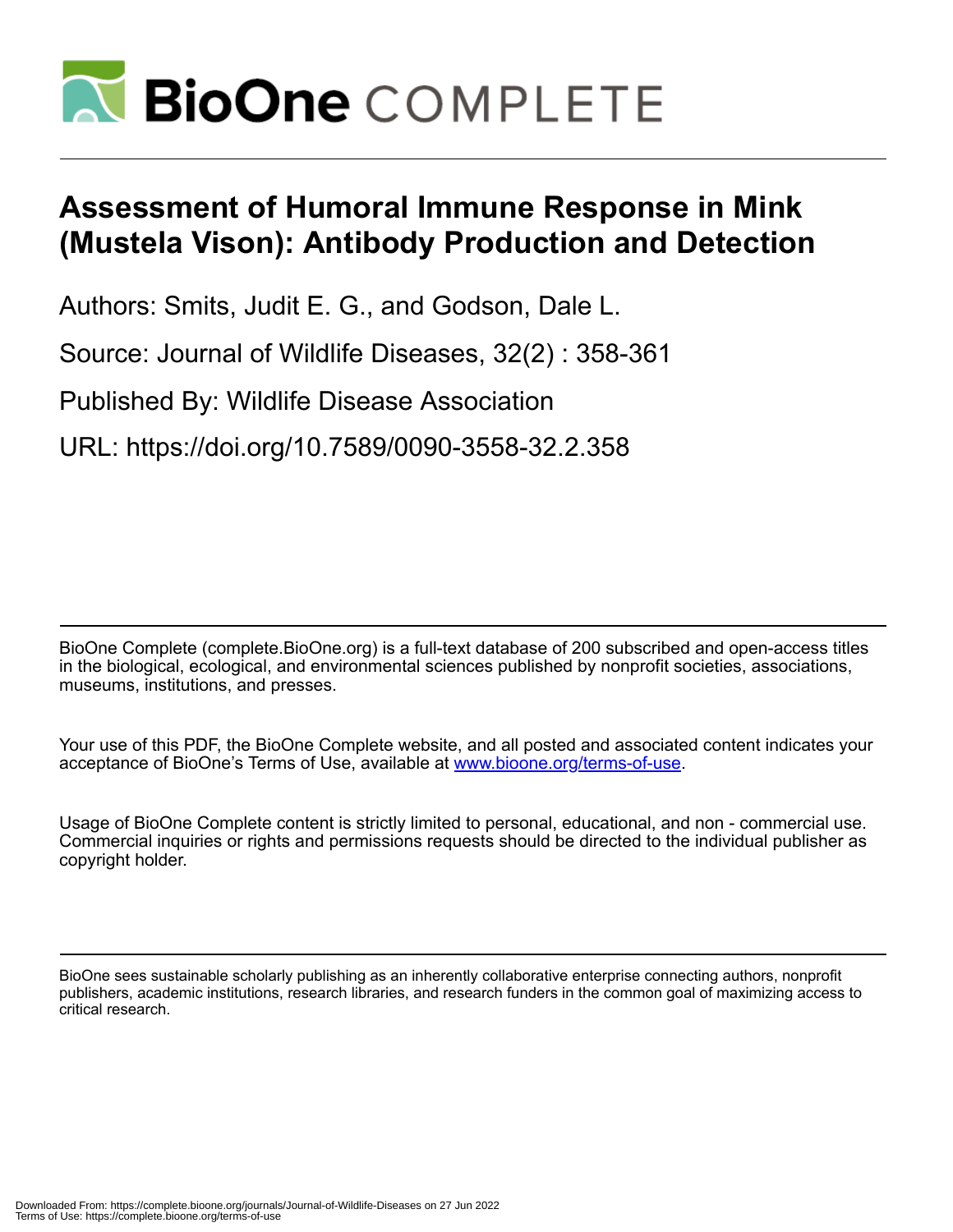## Assessment of Humoral Immune Response in Mink (Mustela Vison): **Antibody Production and Detection**

Judit E. G. Smits' and Dale L. Godson,<sup>2</sup> 'Department of Veterinary Pathology, University of Saskatchewan, 52 Campus Drive, Saskatoon, Saskatchewan, S7N 5B4, Canada; <sup>2</sup>Veterinary Infectious Diseases Organization, 120 Veterinary Road, Saskatoon, Saskatchewan, S7N 5E3, Canada

ABSTRACT: A method for investigating the humoral immune response in mink (Mustela vison) was developed between October 1993 and March 1994. Protein A, 1:8000 dilution, had a high affinity for mink immunoglobulin, while anti-ferret (Mustela putorius) antibody, 1:200 dilution, had a weaker affinity. Four adult mink were immunized with a hapten, dinitrophenol (DNP), conjugated to a large carrier protein, keyhole limpet hemocyanin (KLH), and received two boosters at 3-week intervals. This provoked a strong T-lymphocyte dependent humoral immune response. An indirect enzyme linked immunosorbent assay (ELISA) was used to quantify the antibody produced. All mink had undetectable anti-DNP-KLH antibody in the pre-immune sera, with antibody levels increasing post-immunization, and peaking after the first or second booster.

Key words: Humoral immunity, mink, Mustela vison, antibody response, DNP-KLH, protein A.

Modulation of the immune response of animals may occur due to exposure to environmental contaminants. Mink (Mustela vison), semi-aquatic mammals at the top of the aquatic and terrestrial food web, have a wide natural distribution throughout temperate North America, making them a potential sentinel for monitoring environmental health. They are also amenable to being raised in captivity. This makes them a useful mammalian model for the study of immune function, which may be affected by environmental xenobiotics.

Previous immune function studies in mink were initiated because an important disease of captive mink, Aleutian Disease, appeared to be immune mediated. The antibody response of mink against goat red blood cells (RBC) was assessed by determining the number of plaque-forming cells (antibody-producing lymphocytes) present in lymphoid tissues of mink inoculated with goat RBC (Lodmell et al., 1971). In mink vaccinated with a keyhole limpet hemocyanin (KLH) preparation, specific immunoglobulins against the KLH antigen were identified as  $19S \beta$  globulin likely immunoglobulin M (IgM) (Lodmell et al., 1970). Later, three specific classes of mink immunoglobulins, IgG, IgA and IgM, were identified using KLH as antigen (Coe and Hadlow, 1972). An enzymelinked immunosorbent assay (ELISA) for detecting Pseudomonas aeruginosa antibodies in mink has been described in which a staphylococcal cell wall peptide, protein A, was shown to be a good indicator for mink immunoglobulin (Rivera et al., 1994).

In this study a method was developed to assess and measure antibody production in mink. This entailed the identification of a conjugate with a high affinity for mink immunoglobulin, the formulation of a vaccine which would stimulate a T-cell dependent antibody response in mink, and the development of an ELISA to measure the antibody produced.

Four healthy young adult  $(<1$  yr) mink, (two males, two females) demibuff cohorts from a mink ranch at Pike Lake, Saskatchewan, Canada, were housed indoors in the Animal Care Unit, University of Saskatchewan, in standard stainless steel wire cages  $(20 \text{ cm} \times 20 \text{ cm} \times 25 \text{ cm})$ , under a 12 hr light/dark cycle. They were fed commercial maintenance fox and mink ration (Feedrite Ltd. Humboldt. Saskatchewan) at 150 g per day for females and 180 g per day for males); tap water was given ad libitum. Conditions for the mink met requirements of the Canadian Council of Animal Care.

Detection of antibodies in the sera from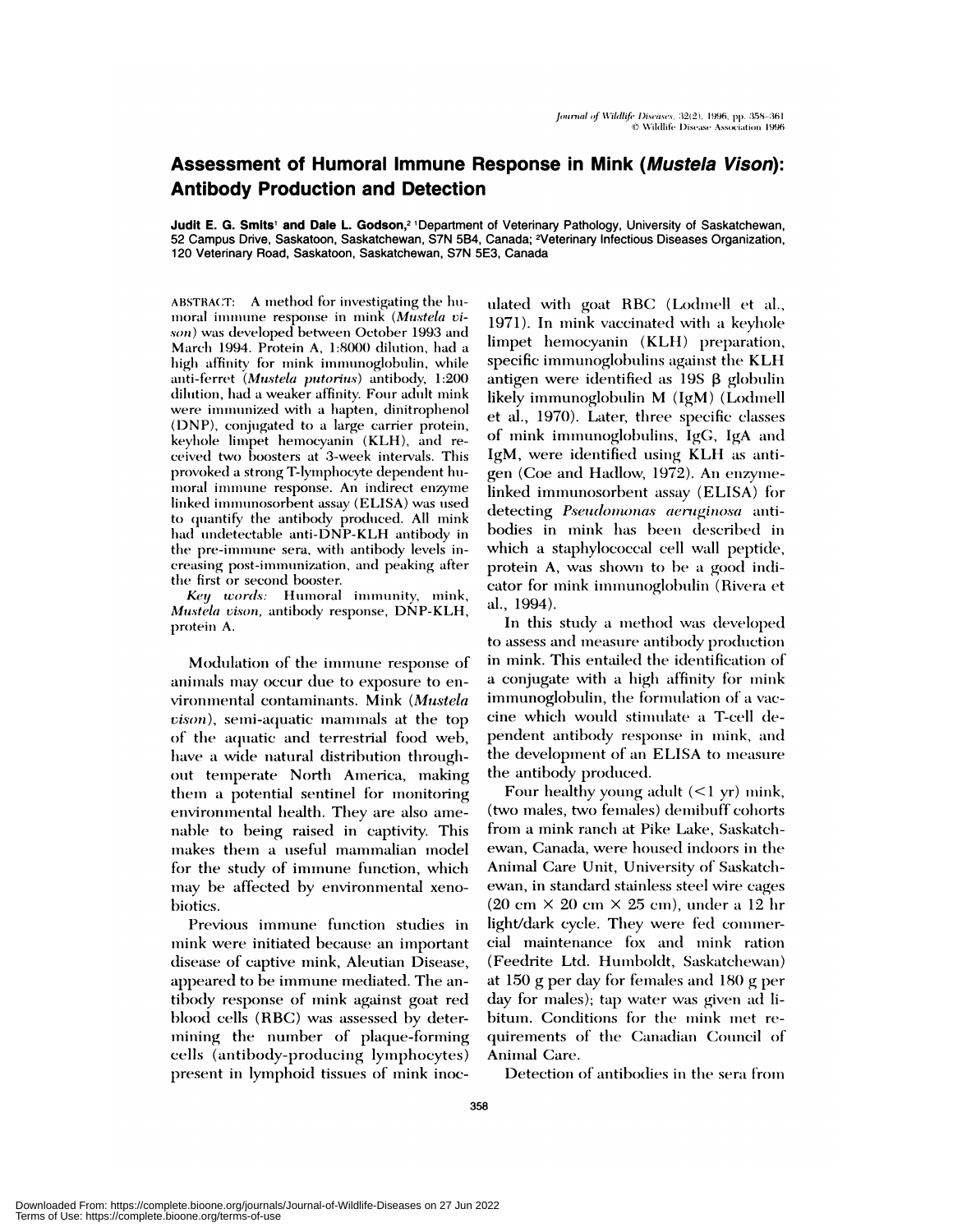a healthy mink and ferret were tested using three possible conjugates: horseradish peroxidase conjugated goat anti-ferret antibody (Kirkegaard Perry Laboratories, Canadian Life Technologies, Burlington, Ontario, Canada); recombinant protein Ghorseradish peroxidase (Dimension Laboratories Zymed, Mississauga, Ontario, Canada), and developing reagent protein A-horseradish peroxidase ( Dimension Laboratories, Zymed). In a 96-well Immulon II plate (Dynatech Laboratories Inc., Alexandria, Virginia, USA), two-fold serial dilutions of mink and ferret sera in phosphate buffered saline (PBS) pH 7.3 were prepared, beginning with a 1:10 dilution. The plate was incubated at 4C for 15 hr, then emptied and washed four times with distilled water. One hundred ml of 2% chicken ovalbumin (Sigma Chemical Company, St. Louis Missouri, USA) in PBS, was added to all wells to block any unbound sites, and the plate was incubated at 20 C for 1 hr. The plate was emptied and washed as described. The test conjugates were added as follows: anti-ferret serum 1:200, anti-ferret serum 1:2000, protein G 1:4000, and protein A 1:8000. The plate was incubated in the dark for 40 min at 37 C and washed. We added 2,2'azinobis (3-ethylbanzo-thiazoline-6-sulfonic acid) (ABTS) peroxidase substrate (Mandel Scientific, Guelph, Ontario) to all wells. After 15 min, absorbance was read on a BioRad 3550 microplate reader, with a 405 nm filter (BioRad Laboratories, Mississauga, Ontario).

A vaccine was formulated using a single epitope antigen, dinitrophenol (DNP), conjugated to a carrier molecule, KLH, as follows. A stock solution of 1 mg/ml DNP-KLH (Calbiochem, Terochem Laboratories Ltd., Edmonton, Alberta, Canada) in 10 mM 3-[N-morpholino] propane-sulfonic acid buffer pH 7.2 was prepared. Two ml of this DNP-KLH, 1400 µl carbonate buffer pH 9.5, 1200  $\mu$ l Rehydragel HPA aluminum hydroxide gel (Reheis, Inc. Berkeley Heights, New Jersey, USA), 600 **iii** Tween 80 (Sigma Chemical Co.), 240  $\mu$  Span 80 (Sigma Chemical Co.) and 1000 µl Freund's Incomplete Adjuvant (Sigma Chemical Co.) were emulsified. The mink were vaccinated in the paralumbar region with  $200 \mu l$  of vaccine at each of two sites, one subcutaneous, one intramuscular. Mink received two booster vaccinations with  $200 \mu l$  of vaccine, on day 25 and day 47 after the initial immunization. Sera were collected in serum vacutainers by anterior vena caval puncture, on mink anesthetized with an intramuscular injection of  $18$  to  $20$  mg/kg ketamine HCl (Rogar/STB Inc. Montréal, Québèc, Canada), and 1 mg/kg xylazine HC1 (Bayvet, Etobicoke, Ontario) on days 0 (pre-immune serum) 10, 32, and 59 after the initial immunization.

To quantify mink anti-DNP-KLH antibodies, an indirect ELISA was developed. **One hundreol** ph of 0.5 pg/mi DNP-KLH in carbonate coating buffer 0.05 M pH 9.5 was added to all wells of a 96-well Immunlon II plate and incubated at 4 C for 15 hr. The plate was washed four times using  $0.2\%$  Tween  $20$  in deionized, distilled water and tapped dry. Two-fold dilutions of pre- and post-immunization sera beginning with a dilution of  $1:10$ , were incubated at  $20 \text{ C}$  for  $2 \text{ hr}$ , then washed as described. One hundred  $\mu$ l of 0.25% bovine serum albumin (BSA) (bovine albumin fraction V, Sigma Chemical Co.) in phosphate buffered saline with  $0.05\%$ Tween 20 (PBST) (Aldrich Chemical Company, Inc., Milwaukee, Wisconsin, USA) was added to each well for 30 min at 20 C then washed as described. One hundred µl of 1:8000 protein A-HPO in 0.05% PBST was added to each well and the plate was incubated at  $20 \text{ C}$  in the dark for 1 hr, then washed. One hundred  $\mu$ l ABTS substrate was added to each well. Absorbance was read after 15 min on a microplate reader at 405 nm.

As anti-mink immnunoglobuhin reagents were not commercially available at the time of this study, the first objective was to find a reagent which would bind mink antibodies. *Staphylococcus aureus* cell wall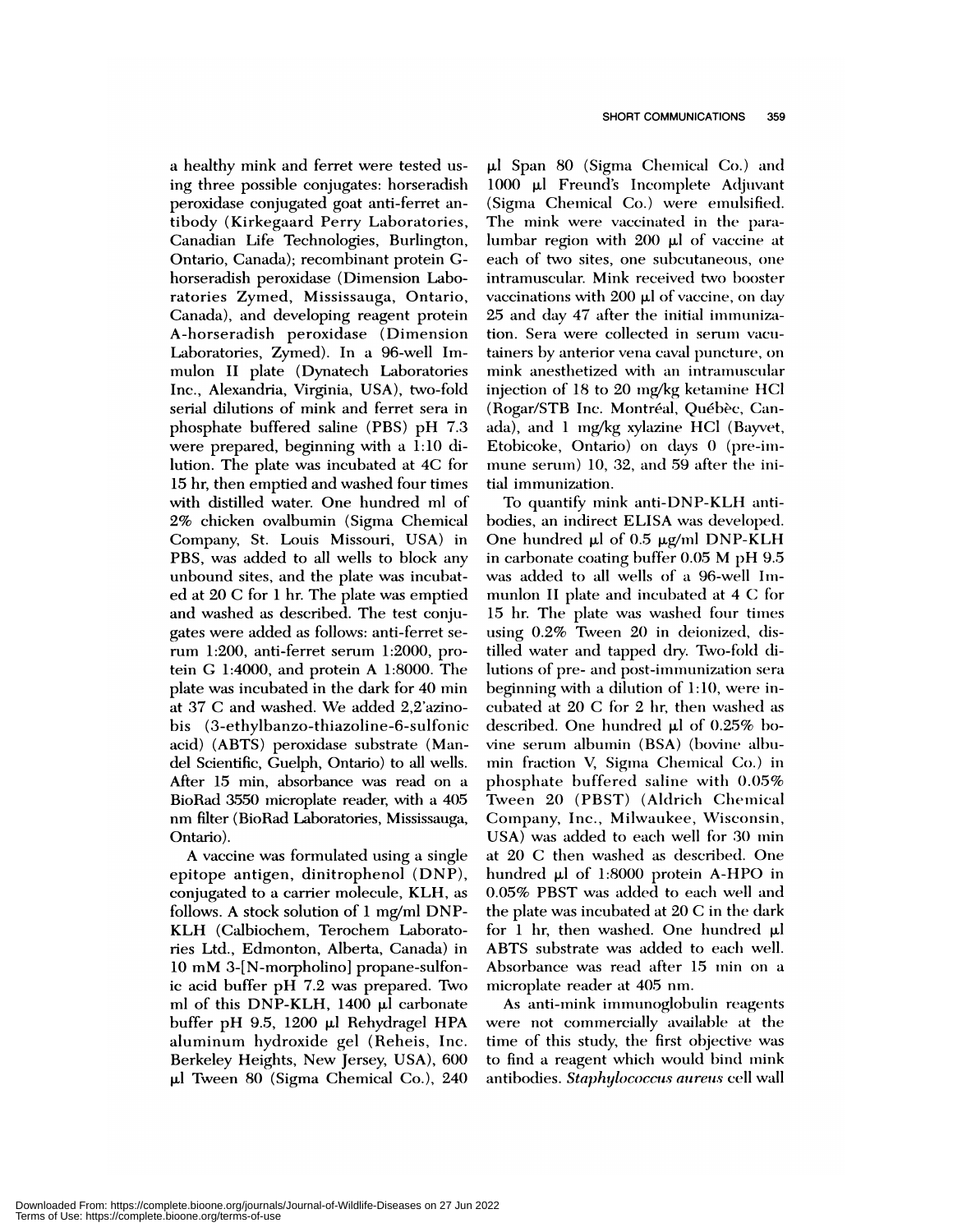peptide Protein A, at a 1:8000 dilution, had the strongest affinity for mink immunoglobulin with a titer of 1:5120. Unexpectedly, commercially available anti-ferret (Mustela putorius) immunoglobulin had less affinity for mink immunoglobulin than did protein A. The 1:200 goat antiferret antibody had distinct, but weaker recognition of mink antibodies, with a titer of 1:640, while the 1:2000 dilution did not result in a detectable titer. Thus, the avidity of protein A is strong for the fragment, crystalline (Fc) portion of mink antibodies, as it is for numerous other mammalian species including human, rabbit and guinea pig (Langone, 1982). Although protein G, a 30 to 35 kilodalton (kD) cell wall peptide from β hemolytic Streptococcus spp., does have strong affinity for bovine, equine and porcine antibodies (Harlow and Lane, 1988), at the 1:4000 dilution used here, it had no detectable binding with mink immunoglobulin.

Using the protein A conjugate, we were able to develop an indirect ELISA for the detection of antibody after vaccination with the hapten-carrier conjugate DNP-KLH. Although high absorbance readings were seen at sera dilutions between 1:10 and 1:160 in both pre-immune and postimmunization sera, with more dilute sera, conjugate binding only occurred in the post-immunization sera; thus it was specific for anti-DNP-KLH immunoglobulins. Given this limitation on the sensitivity of the assay, no pre-immune sera had detectable levels of anti-DNP-KLH antibodies. After primary immunization, all mink sera had detectable antibody. One male mink had the highest antibody level after booster 2, while the others had peak levels after booster  $1$  (Fig. 1).

The affinity with which specific immunoglobulins bind to protein A or protein G varies with class and subclass of immunoglobulins and with species (Åkerström et al., 1985), which must be considered during assay development. Gershon and Paul (1971) demonstrated the affinity of anti-DNP antibody to be dependent upon



FIGURE 1. Relative antibody levels in 1:1280 dilution of sera from DNP-KLH vaccinated mink. Serum samples collected before immunization, 10 days after primary immunization (primary), and 7 and 9 days after boosters 1 and 2, respectively, were analyzed for DNP-KLH specific antibody levels using an indirect ELISA. Mink 1 and 2 are females, mink 3 and 4 are males.

the nature of the carrier molecule. Keyhole limpet hemocyanin conjugated to DNP produced strong, high affinity, antihapten antibodies. The DNP antigen alone is not immunogenic because of its small size, and thus must be conjugated to a large carrier molecule (KLH 8-9  $\times$  10<sup>6</sup> MW) (Mälekä and Seppälä, 1986) which is recognized by Th lymphocytes following antigen processing. Cytokine release from these helper T cells direct antigen stimulated B-lymphocytes to mature and differentiate into antibody producing plasma cells (Abbas et al. 1991). Thus, the production of antibodies reflects the operational integrity of many aspects of the immune system.

A primary immune response was evident by day 10 post-immunization, at which time absorbance levels reached approximately half of the peak values seen in the secondary response between days 25 and 47 post-immunization. These results were similar to those seen by Lodmell et al. (1971) using sheep-RBC vaccinated mink, in which hemagglutination titers peaked at 42 days post-immunization, and a strong post-booster anamnestic response was seen.